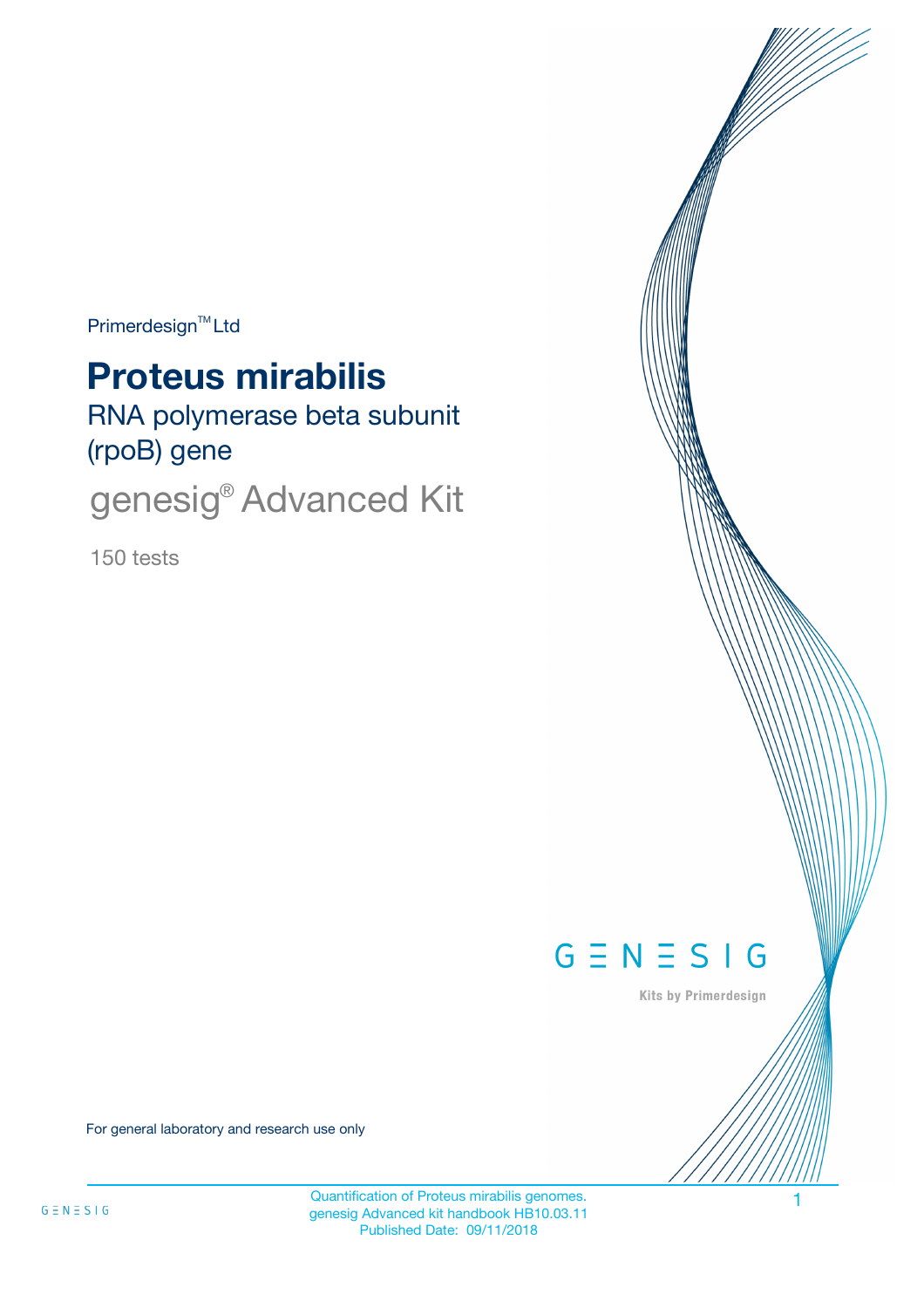## Introduction to Proteus mirabilis

Proteus mirabilis is a Gram-negative, facultatively anaerobic, rod shaped bacterium. It can be found as part of the micro flora in the human intestine. This organism is not usually a pathogen, but does become a problem when it comes into contact with urea in the urinary tract. From there, infection can spread to other parts of the body. Proteus can display two different morphological and physiological forms; one is known as the swimmer cells and the other as swarmer cells. In aqueous suspension Proteus mirabilis is found in the swimmer state, which is a small rod-like cells1 to 2 μm in length. They contain 8 to 10 flagella that aid in their swimming motility. On contact with a surface, Proteus mirabilis changes to the swarmer state where the cell considerably increases in length to form highly flagellated filaments that are 20 to 80 μm in length. These cells line up in parallel to form rafts that are able to move rapidly over surfaces en masse. On semi-solid surfaces such as an agar surface, they form concentric rings of growth. This pattern is caused by the coordinated burst of swarming activity interspeded with a consolidation to the swimmer state. The genome is 4.06Mb that includes a pathogenicity island that assists in infection. The bacterium also carries a plasmid that is approximately 36,000bp long.

Proteus mirabilis is a significant pathogen of the urinary tract. Urinary tract infection is a process following certain steps; it first starts with colonization of the bladder, which causes cystitis. Then, the infection proceeds to the kidneys, which leads to acute pyelonephritis, chronic inflammation and at last renal failure, which if left untreated, can cause death. It also produces urease, which is responsible for the formation of bladder and kidney stones as a result of the hydrolysis of urea to ammonia. Furthermore, the hemolysin that the bacterium secretes is cytotoxic for urinary tract epithelial cells which are subject to invasion by the proteus. The bacterium's swarming motility also plays an important role in renal infections, which involve colonization of the lower urinary tract, followed by ascending movement of the bacterium. It is believed that the swarming motility is correlated with the effective invasion of hosts' epithelia cells, as it provides the ability to move rapidly and therefore to rapidly colonize and invade the cells.

The bacteria can be found throughout the kidney and bladder stones, and can reinitiate infection after antibiotic treatment. Over time the stones may grow large enough to cause obstruction and renal failure. Proteus can also cause wound infections, septicemia, and pneumonias, mostly in hospitalized patients.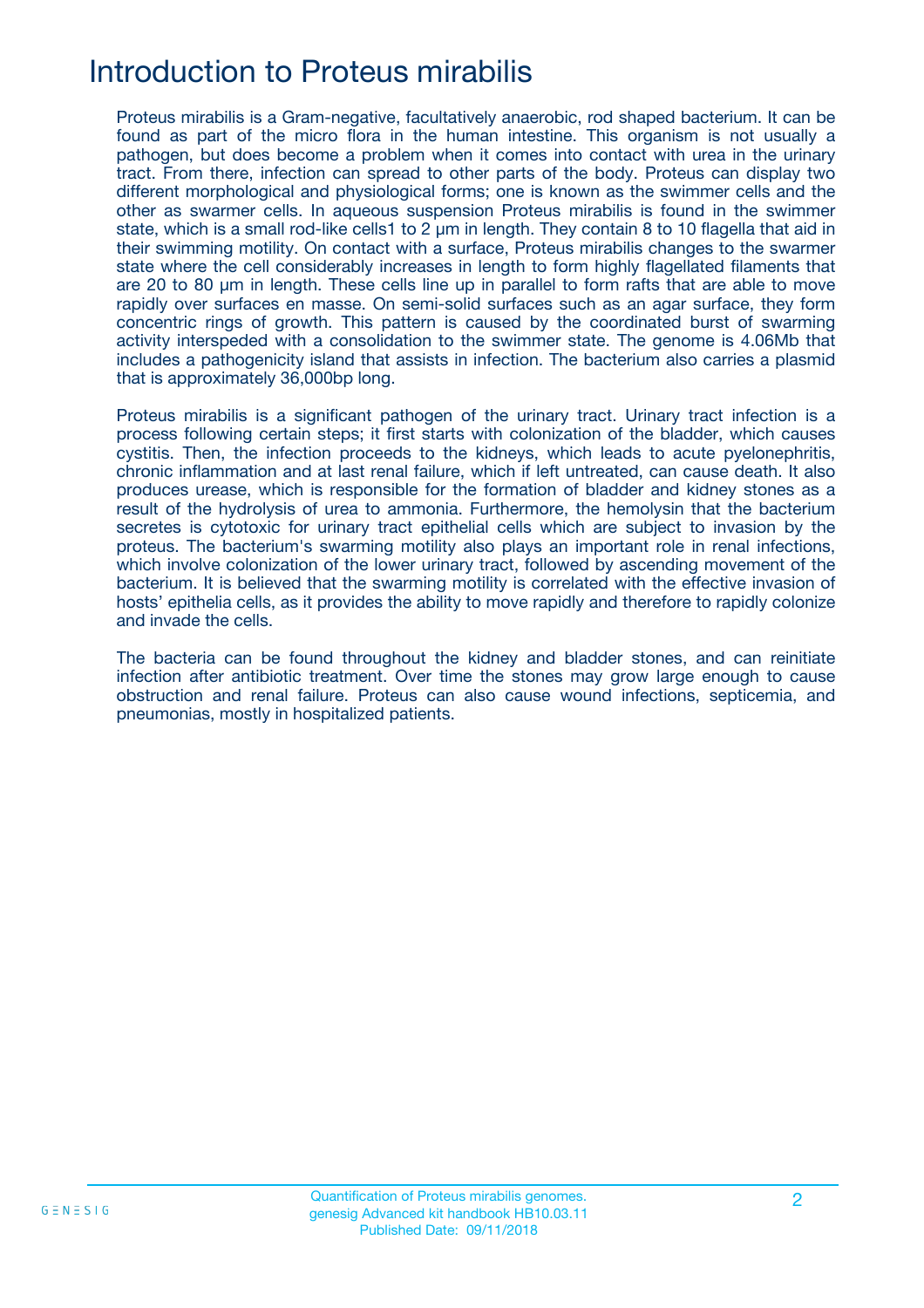## **Specificity**

The Primerdesign genesig Kit for Proteus mirabilis (P.mirabilis) genomes is designed for the in vitro quantification of P.mirabilis genomes. The kit is designed to have a broad detection profile. Specifically, the primers represent 100% homology with over 95% of the NCBI database reference sequences available at the time of design.

The dynamics of genetic variation means that new sequence information may become available after the initial design. Primerdesign periodically reviews the detection profiles of our kits and when required releases new versions.

If you require further information, or have a specific question about the detection profile of this kit then please send an e.mail to enquiry@primerdesign.co.uk and our bioinformatics team will answer your question.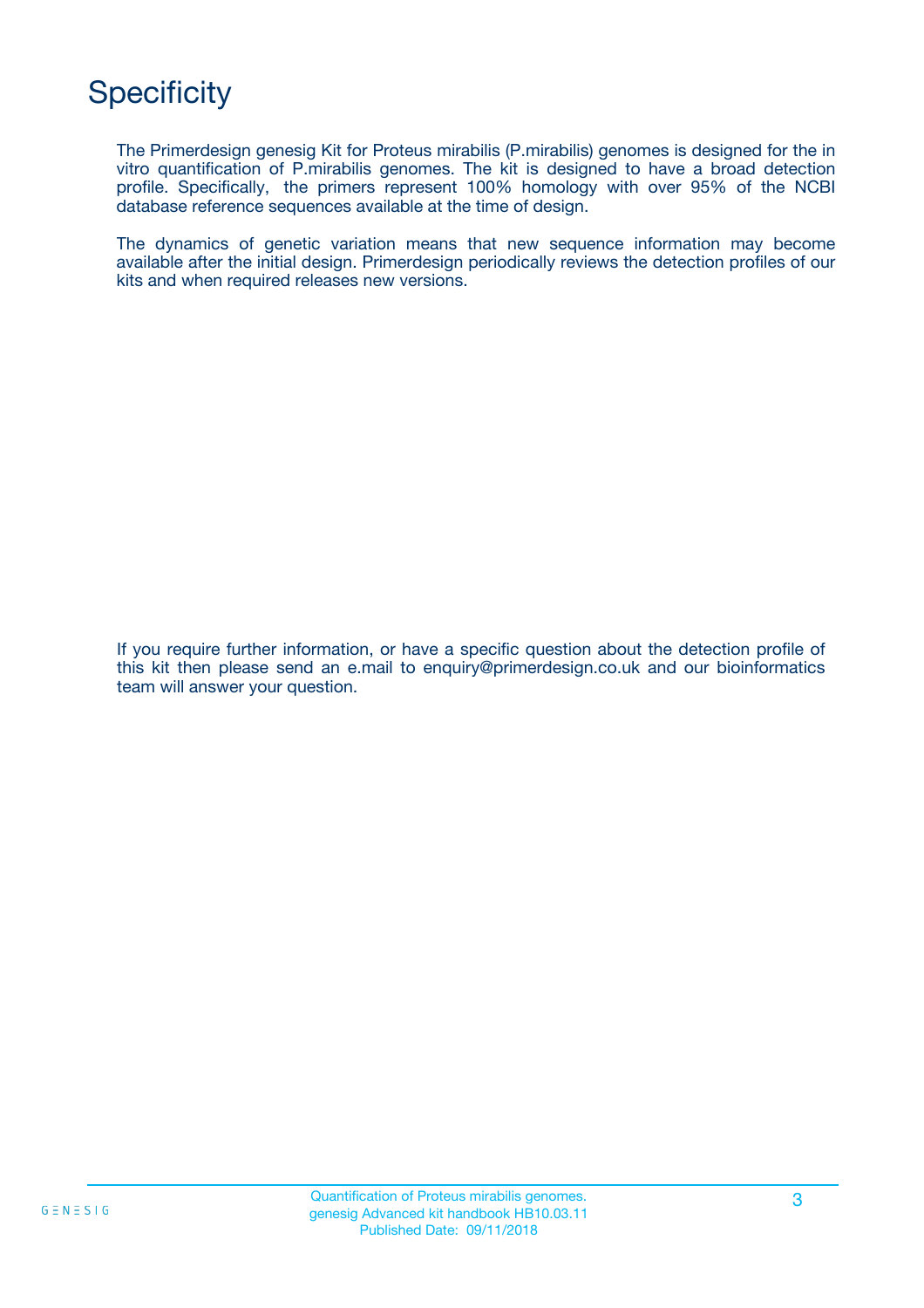## Kit contents

- **P.mirabilis specific primer/probe mix (150 reactions BROWN)** FAM labelled
- **P.mirabilis positive control template (for Standard curve RED)**
- **Internal extraction control primer/probe mix (150 reactions BROWN)** VIC labelled as standard
- **Internal extraction control DNA (150 reactions BLUE)**
- **Endogenous control primer/probe mix (150 reactions BROWN)** FAM labelled
- **RNase/DNase free water (WHITE)** for resuspension of primer/probe mixes
- **Template preparation buffer (YELLOW)** for resuspension of internal control template, positive control template and standard curve preparation

### Reagents and equipment to be supplied by the user

#### **Real-time PCR Instrument**

#### **Extraction kit**

This kit is recommended for use with genesig Easy DNA/RNA extraction kit. However, it is designed to work well with all processes that yield high quality RNA and DNA with minimal PCR inhibitors.

#### **oasig**TM **lyophilised or Precision**®**PLUS 2X qPCR Master Mix**

This kit is intended for use with oasig or PrecisionPLUS2X qPCR Master Mix.

**Pipettors and Tips**

**Vortex and centrifuge**

#### **Thin walled 1.5 ml PCR reaction tubes**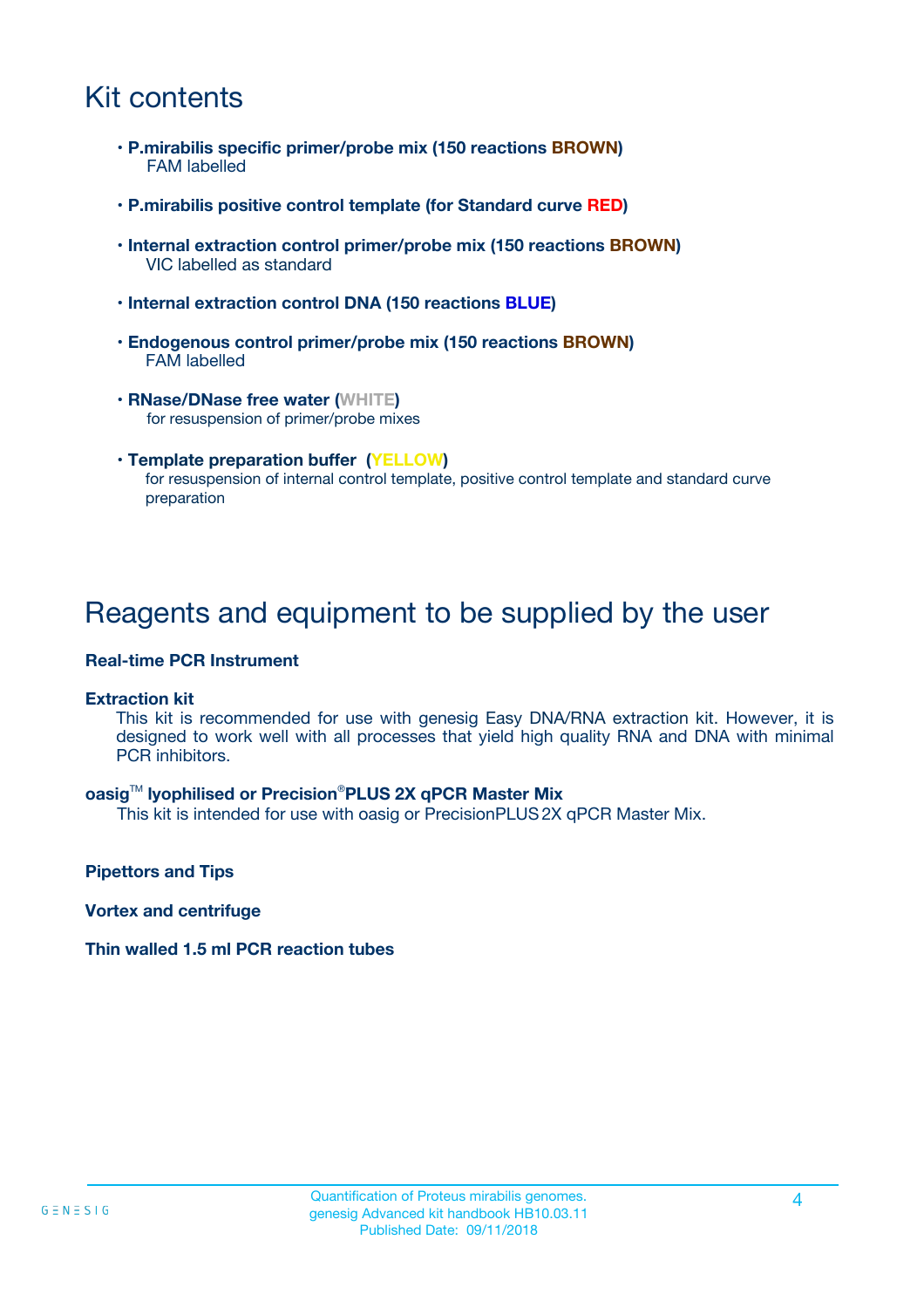### Kit storage and stability

This kit is stable at room temperature but should be stored at -20ºC on arrival. Once the lyophilised components have been resuspended they should not be exposed to temperatures above -20°C for longer than 30 minutes at a time and unnecessary repeated freeze/thawing should be avoided. The kit is stable for six months from the date of resuspension under these circumstances.

If a standard curve dilution series is prepared this can be stored frozen for an extended period. If you see any degradation in this serial dilution a fresh standard curve can be prepared from the positive control.

Primerdesign does not recommend using the kit after the expiry date stated on the pack.

### Suitable sample material

All kinds of sample material suited for PCR amplification can be used. Please ensure the samples are suitable in terms of purity, concentration, and DNA integrity (An internal PCR control is supplied to test for non specific PCR inhibitors). Always run at least one negative control with the samples. To prepare a negative-control, replace the template DNA sample with RNase/DNase free water.

### Dynamic range of test

Under optimal PCR conditions genesig P.mirabilis detection kits have very high priming efficiencies of >95% and can detect less than 100 copies of target template.

### Notices and disclaimers

This product is developed, designed and sold for research purposes only. It is not intended for human diagnostic or drug purposes or to be administered to humans unless clearly expressed for that purpose by the Food and Drug Administration in the USA or the appropriate regulatory authorities in the country of use. During the warranty period Primerdesign genesig detection kits allow precise and reproducible data recovery combined with excellent sensitivity. For data obtained by violation to the general GLP guidelines and the manufacturer's recommendations the right to claim under guarantee is expired. PCR is a proprietary technology covered by several US and foreign patents. These patents are owned by Roche Molecular Systems Inc. and have been sub-licensed by PE Corporation in certain fields. Depending on your specific application you may need a license from Roche or PE to practice PCR. Additional information on purchasing licenses to practice the PCR process may be obtained by contacting the Director of Licensing at Roche Molecular Systems, 1145 Atlantic Avenue, Alameda, CA 94501 or Applied Biosystems business group of the Applera Corporation, 850 Lincoln Centre Drive, Foster City, CA 94404. In addition, the 5' nuclease assay and other homogeneous amplification methods used in connection with the PCR process may be covered by U.S. Patents 5,210,015 and 5,487,972, owned by Roche Molecular Systems, Inc, and by U.S. Patent 5,538,848, owned by The Perkin-Elmer Corporation.

## Trademarks

Primerdesign™ is a trademark of Primerdesign Ltd.

genesig $^\circledR$  is a registered trademark of Primerdesign Ltd.

The PCR process is covered by US Patents 4,683,195, and 4,683,202 and foreign equivalents owned by Hoffmann-La Roche AG. BI, ABI PRISM® GeneAmp® and MicroAmp® are registered trademarks of the Applera Genomics (Applied Biosystems Corporation). BIOMEK® is a registered trademark of Beckman Instruments, Inc.; iCycler™ is a registered trademark of Bio-Rad Laboratories, Rotor-Gene is a trademark of Corbett Research. LightCycler™ is a registered trademark of the Idaho Technology Inc. GeneAmp®, TaqMan® and AmpliTaqGold® are registered trademarks of Roche Molecular Systems, Inc., The purchase of the Primerdesign™ reagents cannot be construed as an authorization or implicit license to practice PCR under any patents held by Hoffmann-LaRoche Inc.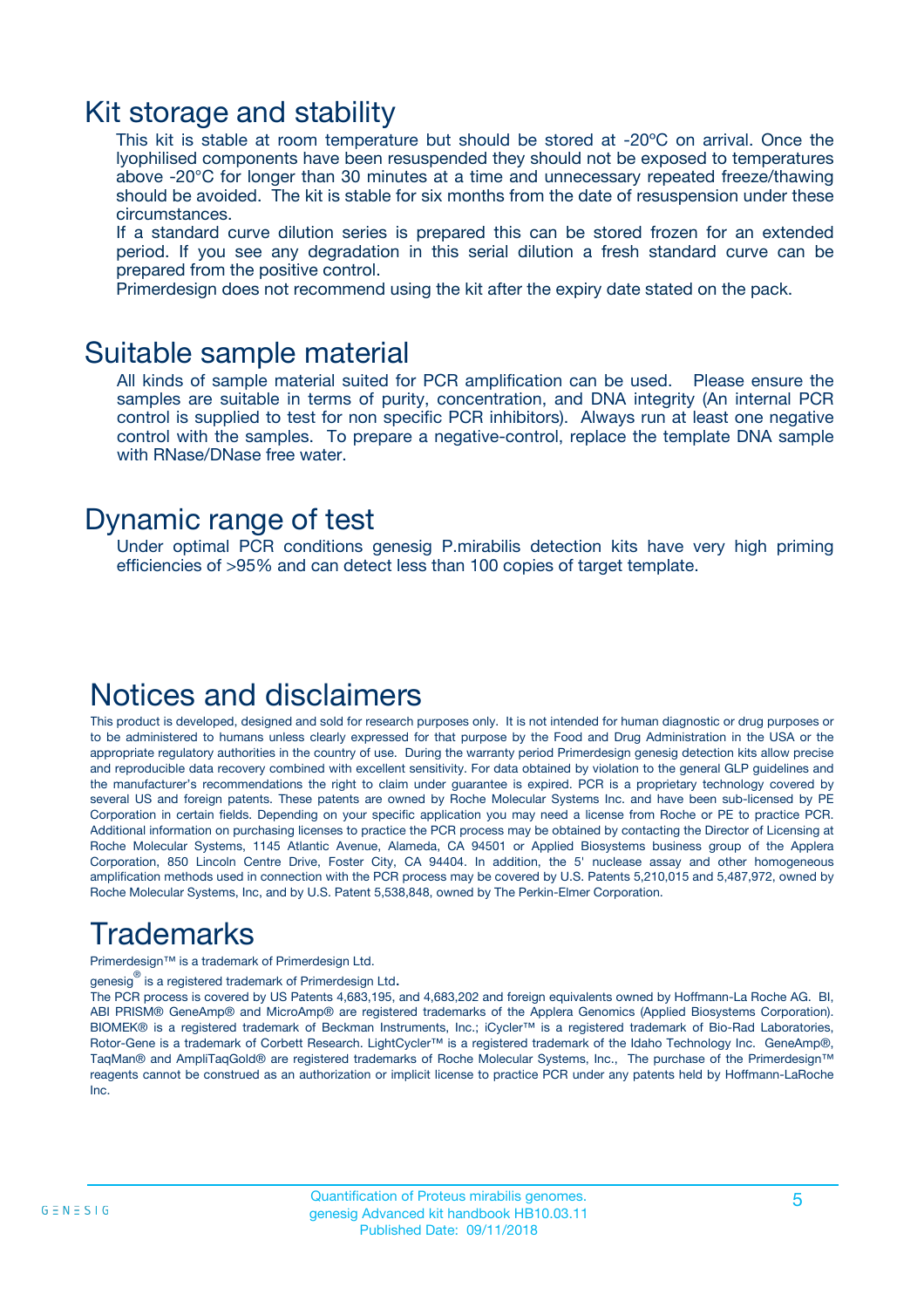## Principles of the test

#### **Real-time PCR**

A P.mirabilis specific primer and probe mix is provided and this can be detected through the FAM channel.

The primer and probe mix provided exploits the so-called TaqMan® principle. During PCR amplification, forward and reverse primers hybridize to the P.mirabilis DNA. A fluorogenic probe is included in the same reaction mixture which consists of a DNA probe labeled with a 5`-dye and a 3`-quencher. During PCR amplification, the probe is cleaved and the reporter dye and quencher are separated. The resulting increase in fluorescence can be detected on a range of qPCR platforms.

#### **Positive control**

For copy number determination and as a positive control for the PCR set up, the kit contains a positive control template. This can be used to generate a standard curve of P.mirabilis copy number / Cq value. Alternatively the positive control can be used at a single dilution where full quantitative analysis of the samples is not required. Each time the kit is used, at least one positive control reaction must be included in the run. A positive result indicates that the primers and probes for detecting the target P.mirabilis gene worked properly in that particular experimental scenario. If a negative result is obtained the test results are invalid and must be repeated. Care should be taken to ensure that the positive control does not contaminate any other kit component which would lead to false-positive results. This can be achieved by handling this component in a Post PCR environment. Care should also be taken to avoid cross-contamination of other samples when adding the positive control to the run. This can be avoided by sealing all other samples and negative controls before pipetting the positive control into the positive control well.

#### **Negative control**

To validate any positive findings a negative control reaction should be included every time the kit is used. For this reaction the RNase/DNase free water should be used instead of template. A negative result indicates that the reagents have not become contaminated while setting up the run.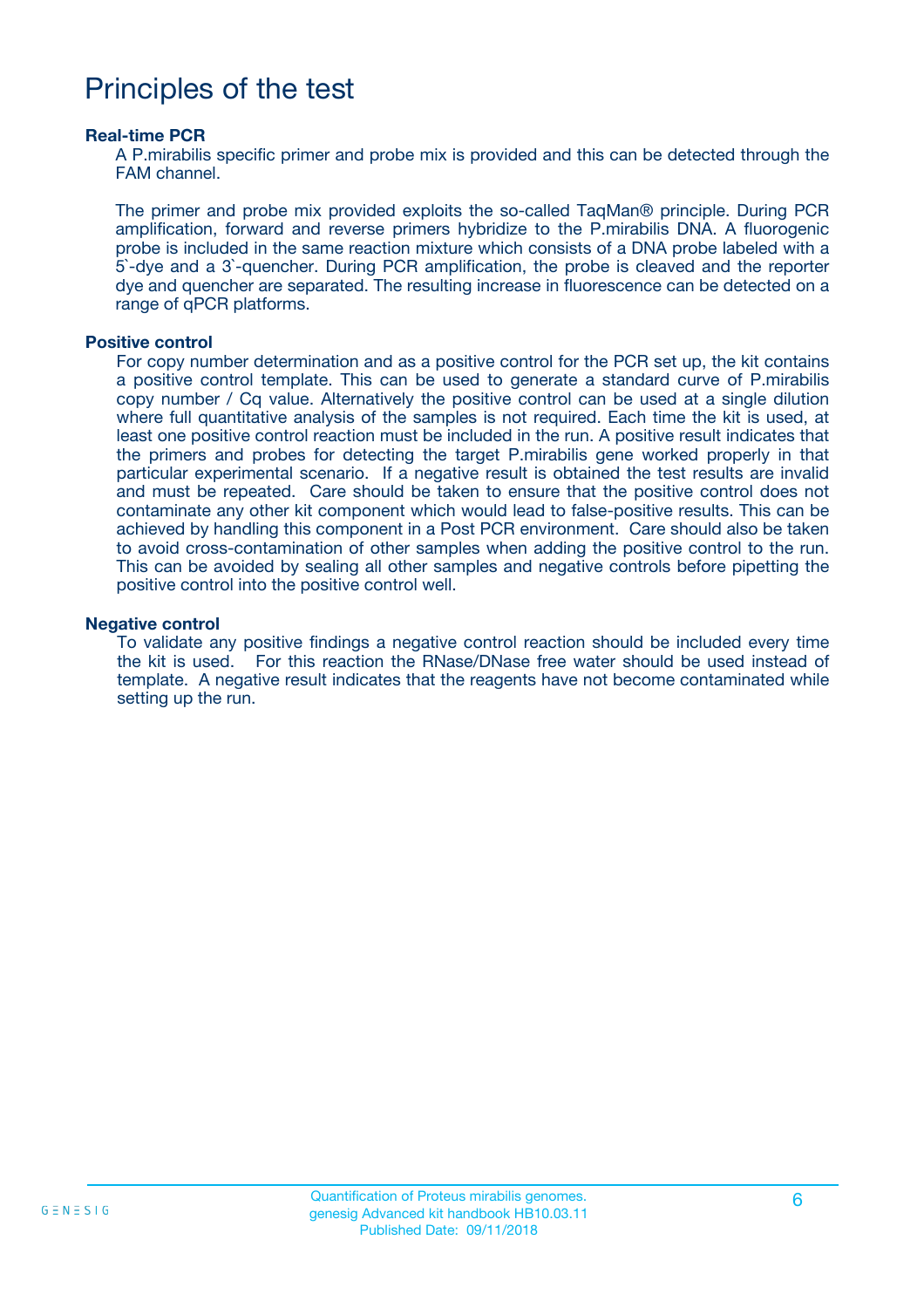#### **Internal DNA extraction control**

When performing DNA extraction, it is often advantageous to have an exogenous source of DNA template that is spiked into the lysis buffer. This control DNA is then co-purified with the sample DNA and can be detected as a positive control for the extraction process. Successful co-purification and qPCR for the control DNA also indicates that PCR inhibitors are not present at a high concentration.

A separate primer and probe mix are supplied with this kit to detect the exogenous DNA using qPCR. The primers are present at PCR limiting concentrations which allows multiplexing with the target sequence primers. Amplification of the control DNA does not interfere with detection of the P.mirabilis target DNA even when present at low copy number. The Internal control is detected through the VIC channel and gives a Cq value of 28+/-3.

#### **Endogenous control**

To confirm extraction of a valid biological template, a primer and probe mix is included to detect an endogenous gene. Detection of the endogenous control is through the FAM channel and it is NOT therefore possible to perform a multiplex with the P.mirabilis primers. A poor endogenous control signal may indicate that the sample did not contain sufficient biological material.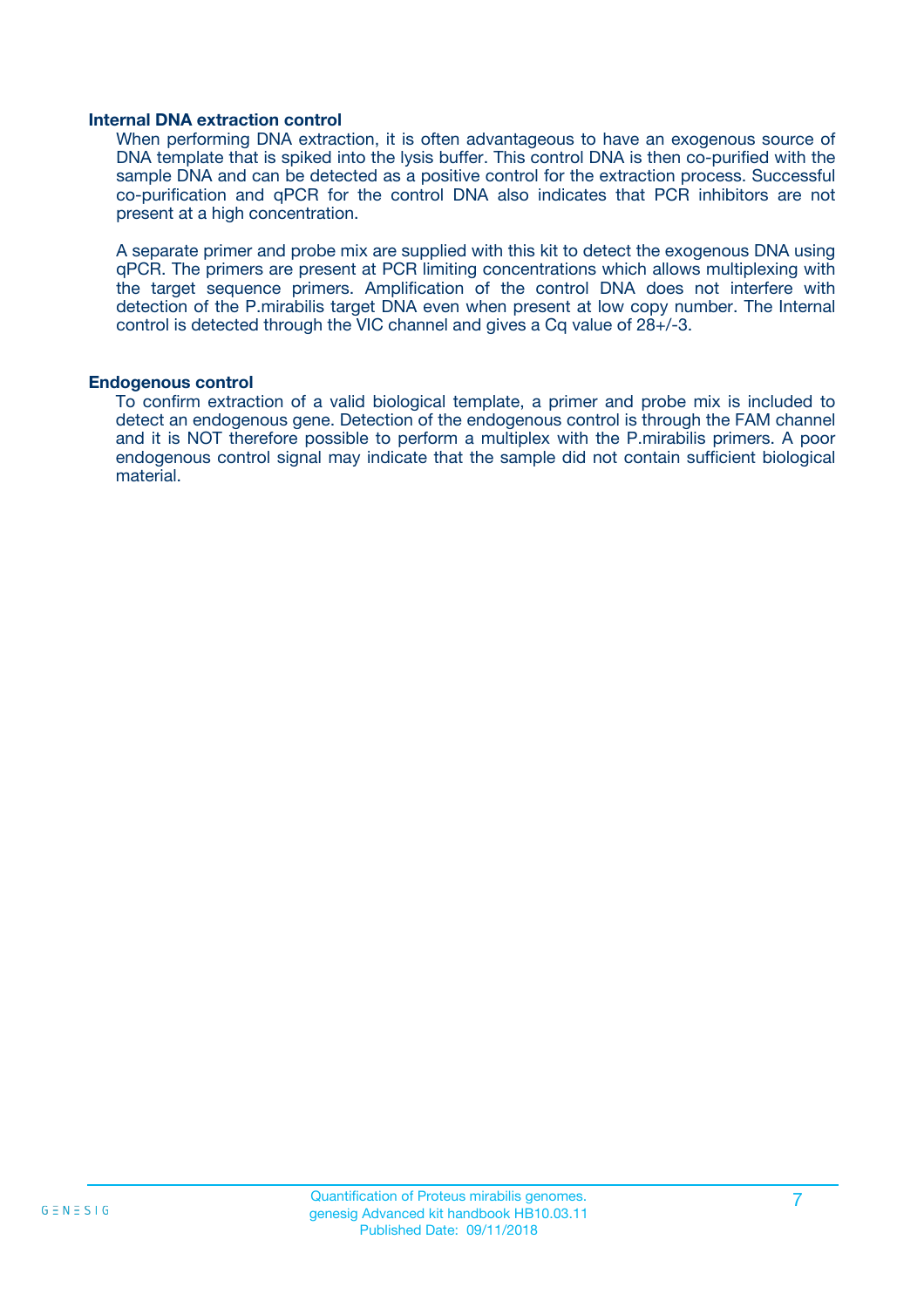### Resuspension protocol

To minimize the risk of contamination with foreign DNA, we recommend that all pipetting be performed in a PCR clean environment. Ideally this would be a designated PCR lab or PCR cabinet. Filter tips are recommended for all pipetting steps.

- **1. Pulse-spin each tube in a centrifuge before opening.** This will ensure lyophilised primer and probe mix is in the base of the tube and is not spilt upon opening the tube.
- **2. Resuspend the primer/probe mixes in the RNase/DNase free water supplied, according to the table below:**

To ensure complete resuspension, vortex each tube thoroughly.

| Component - resuspend in water                       |             |  |
|------------------------------------------------------|-------------|--|
| <b>Pre-PCR pack</b>                                  |             |  |
| P.mirabilis primer/probe mix (BROWN)                 | $165$ µl    |  |
| Internal extraction control primer/probe mix (BROWN) | $165$ $\mu$ |  |
| Endogenous control primer/probe mix (BROWN)          | 165 µl      |  |

**3. Resuspend the internal control template and positive control template in the template preparation buffer supplied, according to the table below:** To ensure complete resuspension, vortex each tube thoroughly.

| Component - resuspend in template preparation buffer |  |  |  |
|------------------------------------------------------|--|--|--|
| <b>Pre-PCR heat-sealed foil</b>                      |  |  |  |
| Internal extraction control DNA (BLUE)               |  |  |  |
| <b>Post-PCR heat-sealed foil</b>                     |  |  |  |
| P.mirabilis Positive Control Template (RED) *        |  |  |  |

\* This component contains high copy number template and is a VERY significant contamination risk. It must be opened and handled in a separate laboratory environment, away from the other components.

### DNA extraction

The internal extraction control DNA can be added either to the DNA lysis/extraction buffer or to the DNA sample once it has been resuspended in lysis buffer.

**DO NOT add the internal extraction control DNA directly to the unprocessed biological sample as this will lead to degradation and a loss in signal.**

- **1. Add 4µl of the Internal extraction control DNA (BLUE) to each sample in DNA lysis/extraction buffer per sample.**
- **2. Complete DNA extraction according to the manufacturers protocols.**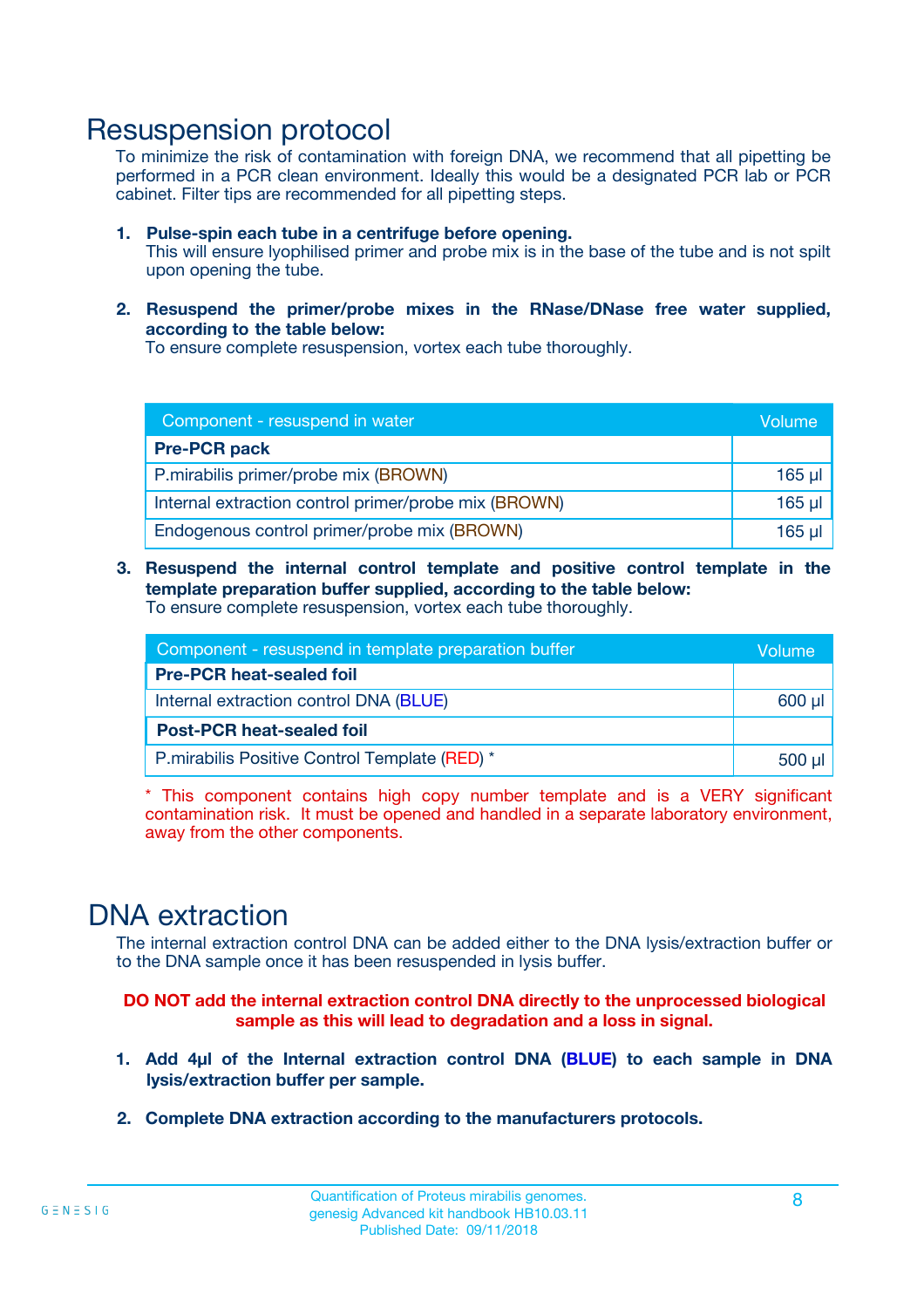## qPCR detection protocol

**1. For each DNA sample prepare a reaction mix according to the table below:** Include sufficient reactions for positive and negative controls.

| Component                                            | Volume   |
|------------------------------------------------------|----------|
| oasig or PrecisionPLUS 2X qPCR Master Mix            | 10 $\mu$ |
| P.mirabilis primer/probe mix (BROWN)                 | 1 µI     |
| Internal extraction control primer/probe mix (BROWN) | 1 µl     |
| <b>RNase/DNase free water (WHITE)</b>                | $3 \mu$  |
| <b>Final Volume</b>                                  | 15 µl    |

**2. For each DNA sample prepare an endogenous control reaction according to the table below (Optional):**

**This control reaction will provide useful information regarding the quality of the biological sample.**

| Component                                   | Volume          |
|---------------------------------------------|-----------------|
| oasig or PrecisionPLUS 2X qPCR Master Mix   | $10 \mu$        |
| Endogenous control primer/probe mix (BROWN) | 1 µI            |
| <b>RNase/DNase free water (WHITE)</b>       | 4 µl            |
| <b>Final Volume</b>                         | 15 <sub>µ</sub> |

- **3. Pipette 15µl of each mix into individual wells according to your qPCR experimental plate set up.**
- **4. Prepare sample DNA templates for each of your samples.**
- **5. Pipette 5µl of DNA template into each well, according to your experimental plate set up.**

For negative control wells use 5µl of RNase/DNase free water. The final volume in each well is 20ul.

**6. If a standard curve is included for quantitative analysis, prepare a reaction mix according to the table below:**

| Component                                 | Volume          |
|-------------------------------------------|-----------------|
| oasig or PrecisionPLUS 2X qPCR Master Mix | 10 $\mu$        |
| P.mirabilis primer/probe mix (BROWN)      | 1 µI I          |
| <b>RNase/DNase free water (WHITE)</b>     | 4 µl            |
| <b>Final Volume</b>                       | 15 <sub>µ</sub> |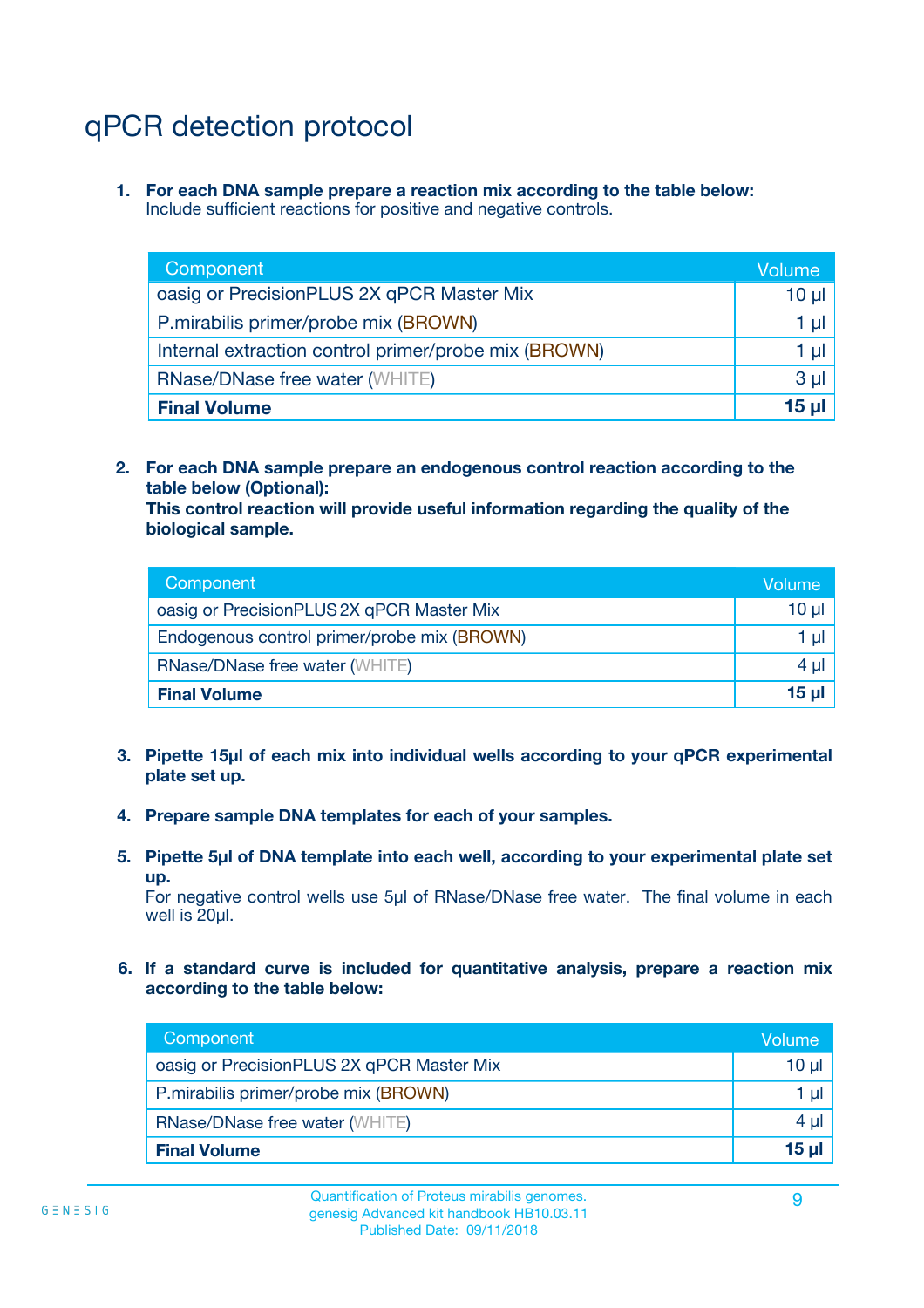#### **7. Preparation of standard curve dilution series.**

- 1) Pipette 90µl of template preparation buffer into 5 tubes and label 2-6
- 2) Pipette 10µl of Positive Control Template (RED) into tube 2
- 3) Vortex thoroughly
- 4) Change pipette tip and pipette 10µl from tube 2 into tube 3
- 5) Vortex thoroughly

Repeat steps 4 and 5 to complete the dilution series

| <b>Standard Curve</b>         | <b>Copy Number</b>     |
|-------------------------------|------------------------|
| Tube 1 Positive control (RED) | $2 \times 10^5$ per µl |
| Tube 2                        | $2 \times 10^4$ per µl |
| Tube 3                        | $2 \times 10^3$ per µl |
| Tube 4                        | $2 \times 10^2$ per µl |
| Tube 5                        | 20 per µl              |
| Tube 6                        | 2 per µl               |

**8. Pipette 5µl of standard template into each well for the standard curve according to your experimental plate set up.**

#### The final volume in each well is 20µl.

## qPCR amplification protocol

Amplification conditions using oasig or PrecisionPLUS 2X qPCR Master Mix.

|             | <b>Step</b>       | <b>Time</b>     | Temp    |
|-------------|-------------------|-----------------|---------|
|             | Enzyme activation | 2 min           | 95 °C   |
| Cycling x50 | Denaturation      | 10 <sub>s</sub> | 95 $°C$ |
|             | DATA COLLECTION * | 60 s            | 60 °C   |

\* Fluorogenic data should be collected during this step through the FAM and VIC channels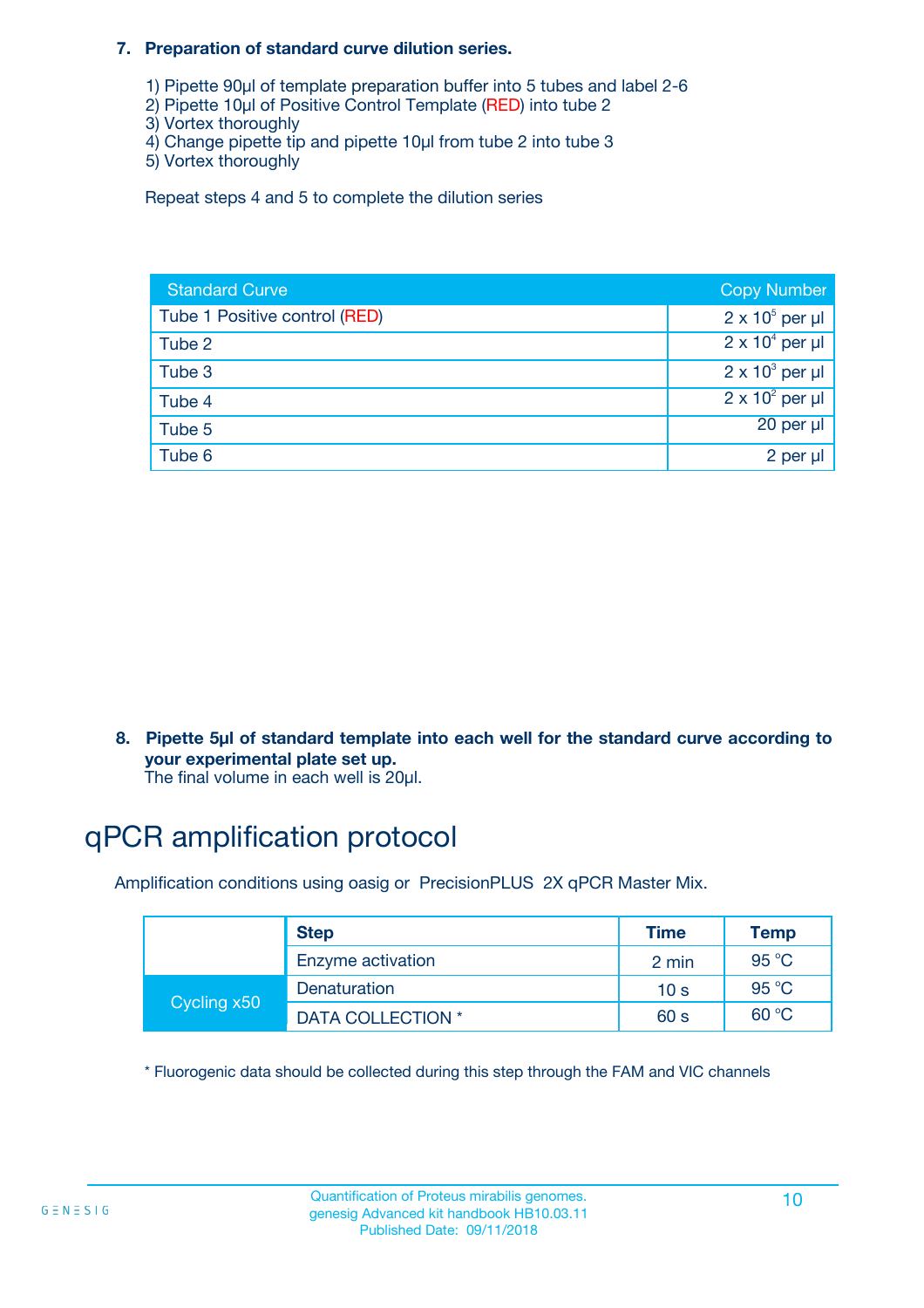# Interpretation of results

| <b>Target</b><br>(FAM) | <b>Internal</b><br>control<br>(NIC) | <b>Positive</b><br>control | <b>Negative</b><br>control | Interpretation                                                                                                  |
|------------------------|-------------------------------------|----------------------------|----------------------------|-----------------------------------------------------------------------------------------------------------------|
| $\leq 30$              | $+ 1 -$                             | ÷                          |                            | <b>POSITIVE QUANTITATIVE RESULT</b><br>calculate copy number                                                    |
| > 30                   | ٠                                   | ÷                          |                            | <b>POSITIVE QUANTITATIVE RESULT</b><br>calculate copy number                                                    |
| > 30                   |                                     | ÷                          |                            | <b>POSITIVE QUALITATIVE RESULT</b><br>do not report copy number as this<br>may be due to poor sample extraction |
|                        | ÷                                   | ÷                          |                            | <b>NEGATIVE RESULT</b>                                                                                          |
| $+ 1 -$                | $+ 1 -$                             | ÷                          | $\leq$ 35                  | <b>EXPERIMENT FAILED</b><br>due to test contamination                                                           |
| $+$ / -                | $+ 1 -$                             | ÷                          | > 35                       | $\star$                                                                                                         |
|                        |                                     | ÷                          |                            | <b>SAMPLE PREPARATION FAILED</b>                                                                                |
|                        |                                     |                            | $+$ /                      | <b>EXPERIMENT FAILED</b>                                                                                        |

Positive control template (**RED**) is expected to amplify between Cq 16 and 23. Failure to satisfy this quality control criterion is a strong indication that the experiment has been compromised.

\*Where the test sample is positive and the negative control is positive with a  $Ca > 35$ , the sample must be reinterpreted based on the relative signal strength of the two results:



If the sample amplifies  $>$  5 Cq earlier than the negative control then the sample should be reinterpreted (via the table above) with the negative control verified as negative.



If the sample amplifies  $< 5$  Cq earlier than the negative control then the positive sample result is invalidated and<br>the result should be determined  $the$  result should be inconclusive due to test contamination. The test for this sample should be repeated.